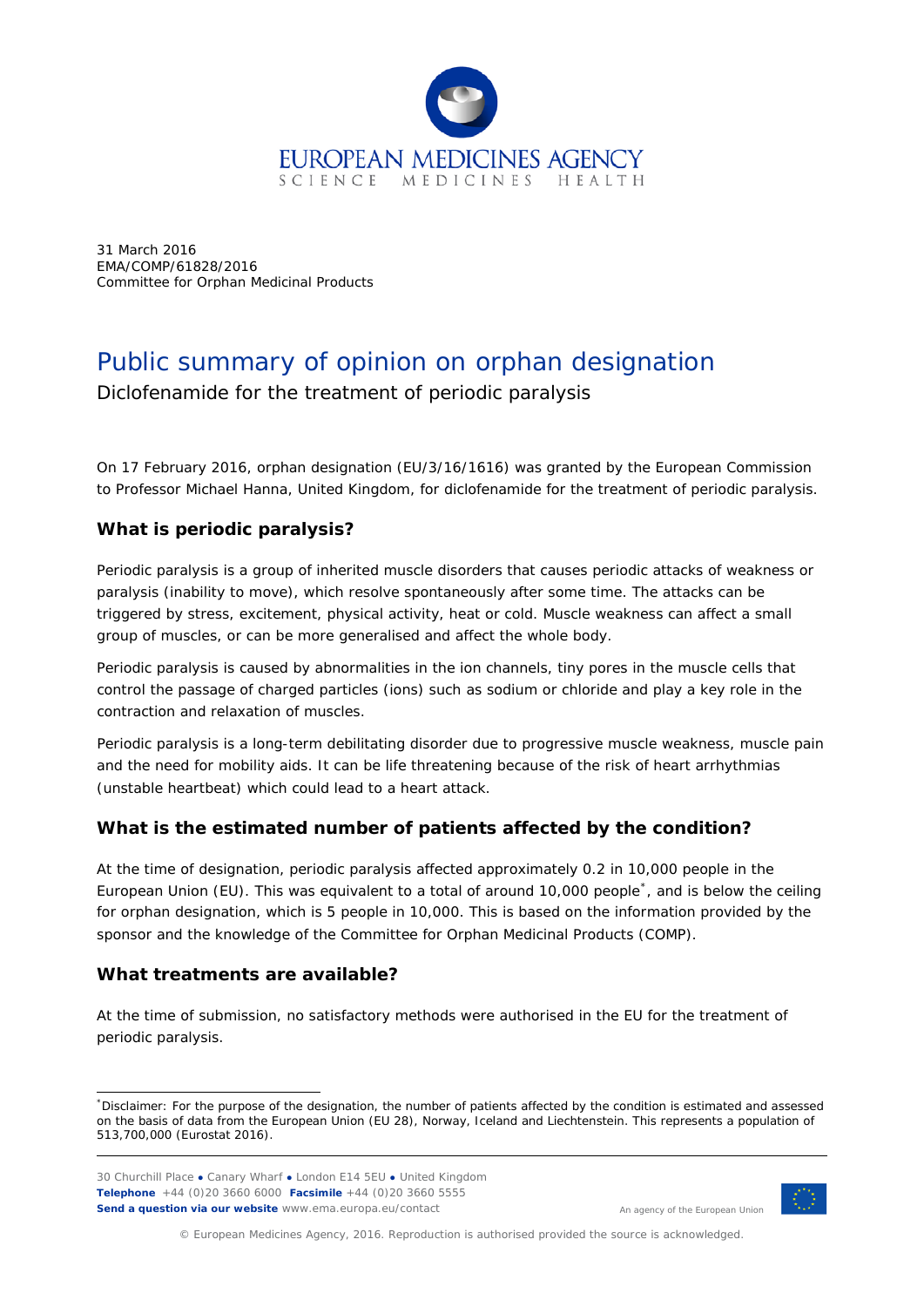#### **How is this medicine expected to work?**

The way this medicine works in periodic paralysis is not fully understood, however it is thought to increase the elimination of bicarbonate, sodium and potassium through the urine. This increases the acidity of the body (a condition known as 'metabolic acidosis'), which studies show can help normalise the function of the ion channels in muscle cells, thus regulating muscle contraction.

#### **What is the stage of development of this medicine?**

The effects of diclofenamide have been evaluated in experimental models.

At the time of submission of the application for orphan designation, no clinical trials with diclofenamide in patients with periodic paralysis were ongoing.

At the time of submission, diclofenamide was authorised in the United States for the treatment of primary periodic paralysis.

At the time of submission, the medicine was not authorised anywhere in the EU for periodic paralysis. Orphan designation of the medicine had been granted in the United States for primary periodic paralysis.

In accordance with Regulation (EC) No 141/2000 of 16 December 1999, the COMP adopted a positive opinion on 21 January 2016 recommending the granting of this designation.

\_\_\_\_\_\_\_\_\_\_\_\_\_\_\_\_\_\_\_\_\_\_\_\_\_\_

Opinions on orphan medicinal product designations are based on the following three criteria:

- the seriousness of the condition;
- the existence of alternative methods of diagnosis, prevention or treatment;
- either the rarity of the condition (affecting not more than 5 in 10,000 people in the EU) or insufficient returns on investment.

Designated orphan medicinal products are products that are still under investigation and are considered for orphan designation on the basis of potential activity. An orphan designation is not a marketing authorisation. As a consequence, demonstration of quality, safety and efficacy is necessary before a product can be granted a marketing authorisation.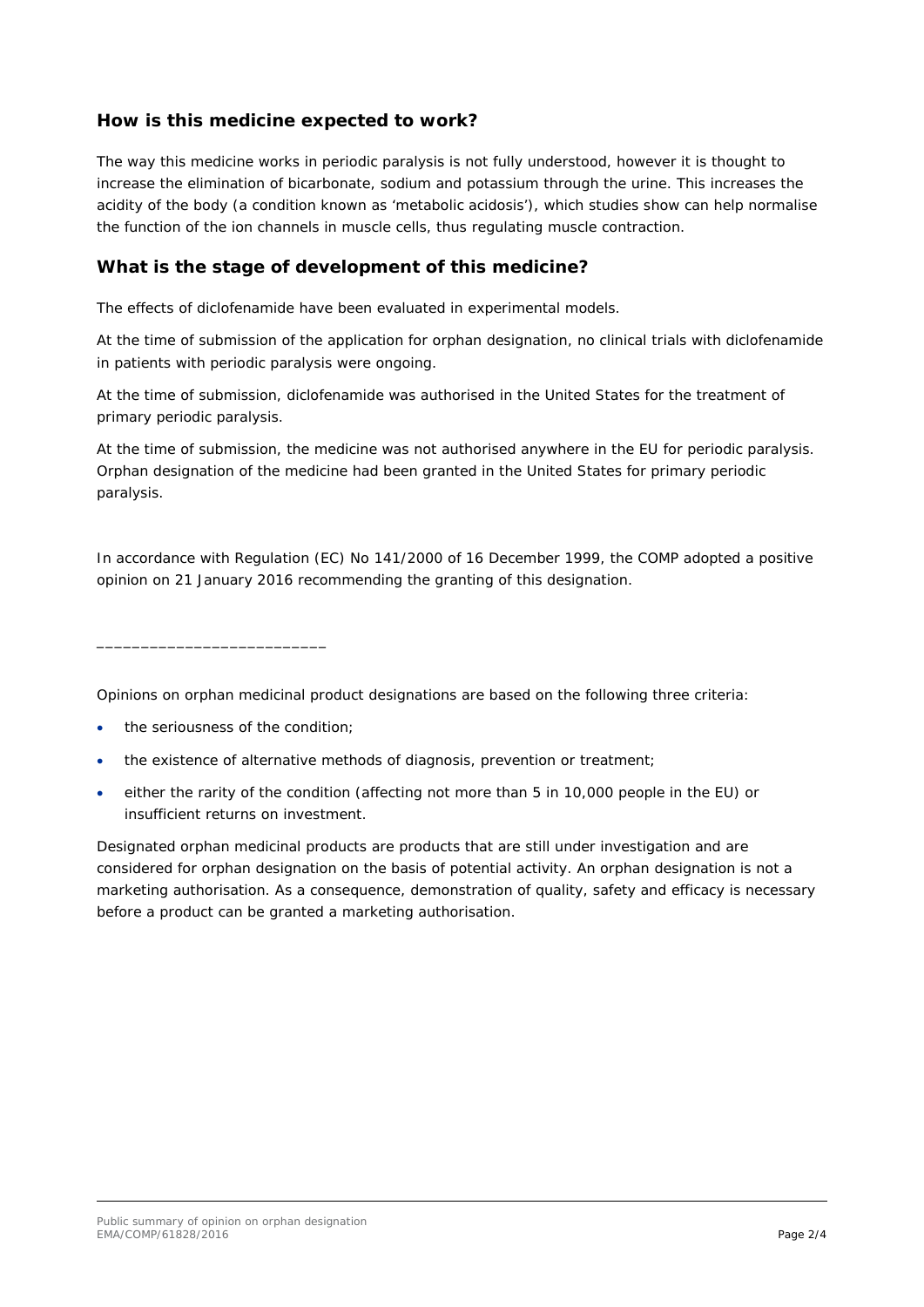# **For more information**

Sponsor's contact details:

Contact details of the current sponsor for this orphan designation can be found on EMA website, on the medicine's [rare disease designations page.](http://www.ema.europa.eu/ema/index.jsp?curl=pages/medicines/landing/orphan_search.jsp&mid=WC0b01ac058001d12b)

For contact details of patients' organisations whose activities are targeted at rare diseases see:

- [Orphanet,](http://www.orpha.net/consor/cgi-bin/index.php) a database containing information on rare diseases, which includes a directory of patients' organisations registered in Europe;
- [European Organisation for Rare Diseases \(EURORDIS\),](http://www.eurordis.org/content/rare-disease-patient-organisations) a non-governmental alliance of patient organisations and individuals active in the field of rare diseases.